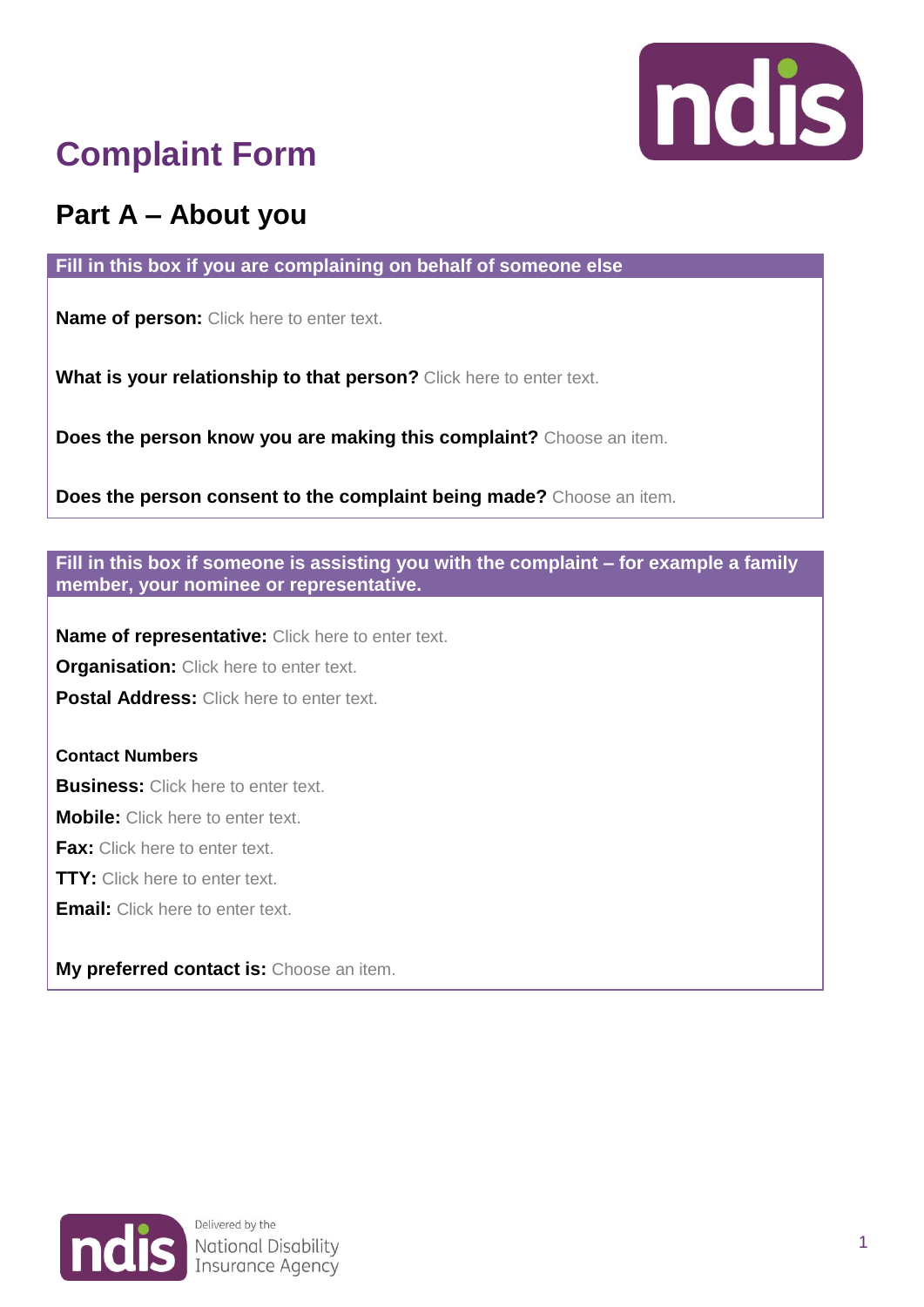### **Part B – Your complaint**

**What is your complaint about?**

**Provide some details to help us understand your concerns. You can include what happened, where it happened and who was involved or the decision made by the Agency that you are unhappy about.** 

Click here to enter text.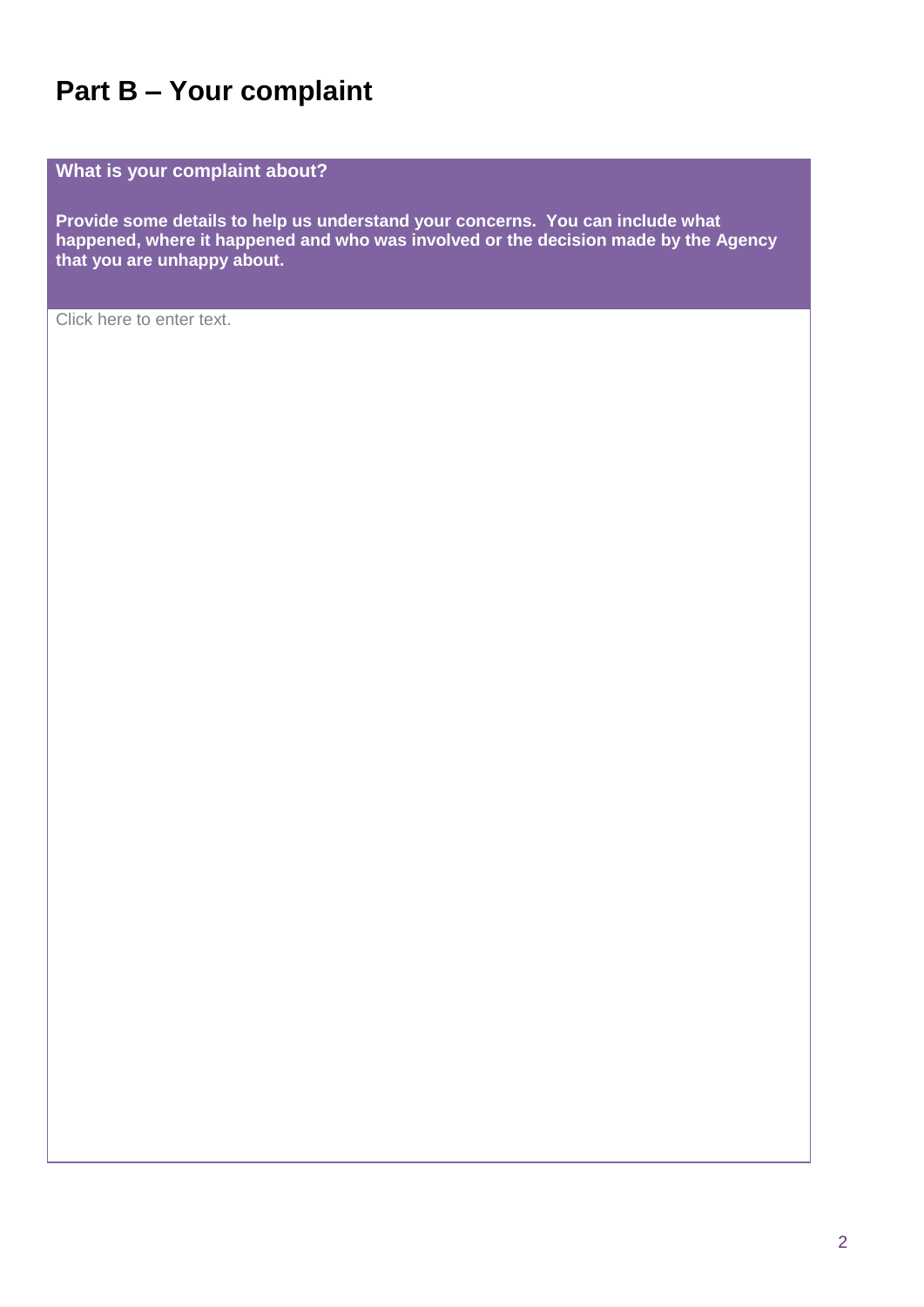### **Part C – Who is your complaint about?**

**Name of the person, or service about whom you are complaining (the respondent or the Agency person who made the decision)**

Name/organisation: Click here to enter text.

Address: Click here to enter text.

Post Code: Click here to enter text.

### **Contact numbers**

Home: Click here to enter text.

**Business:** Click here to enter text.

Fax: Click here to enter text.

Mobile: Click here to enter text.

TTY: Click here to enter text.

Email: Click here to enter text.

What is this person's/organisation's relationship to you? Click here to enter text.

**What outcomes are you seeking?**

Click here to enter text.

**NOTE:** If you want to complain about more than one person or organisation, please provide this additional information on an extra page.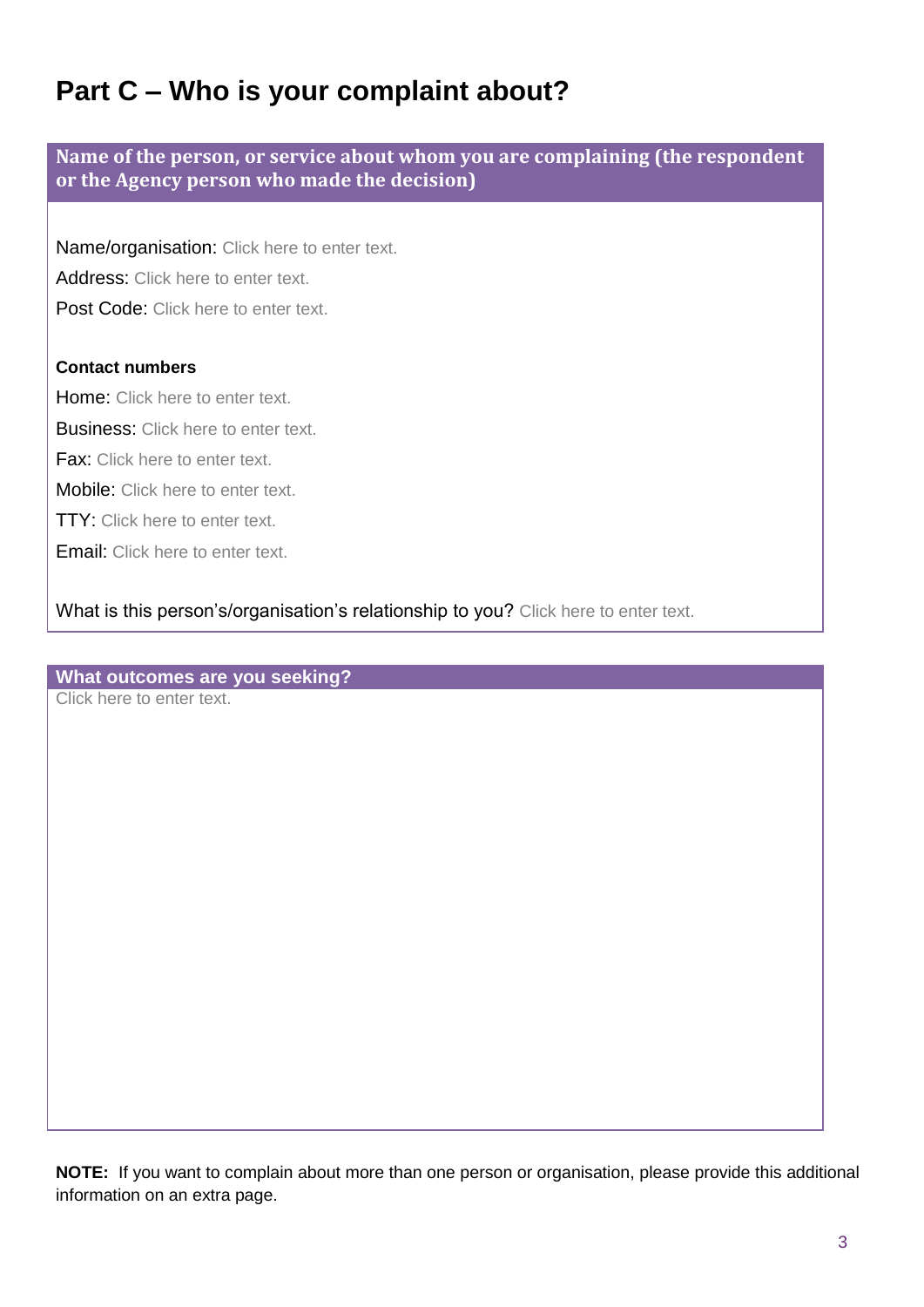### **Part D – Further Information**

#### **Supporting Information**

**Please attach copies of any documents that may help us investigate your complaint (for example letters, references, emails). If you cannot do this, please tell us what you think we should obtain.**

Click here to enter text.

#### **Have you made a complaint about this to another agency?**

**(For example: a disability service or equal opportunity agency, Health Care Complaints Commission, Ombudsman.)**

**If so, please provide details of the agency to which you made your complaint and any outcome. Please also attach copies of any letters you have received from that agency.**

Click here to enter text.